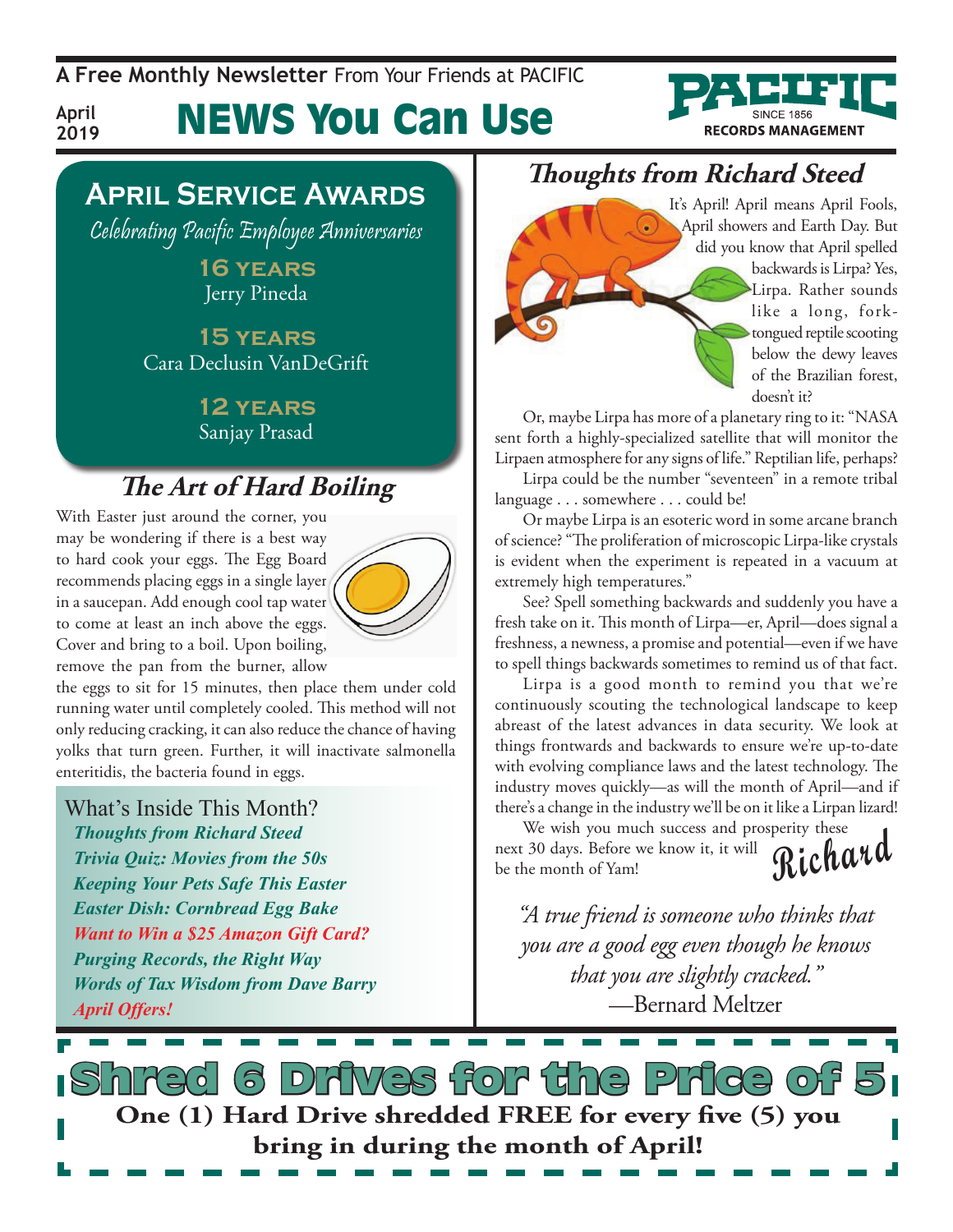### **Trivia Quiz: Movies from the 50s**

- 1. What movie, directed by John Huston in 1950, was considered Marilyn Monroe's breakout film?
- 2. What classic 1953 drama set in war-time Hawaii won eight Academy Awards?
- 3. In the Alfred Hitchcock classic thriller "Rear Window," why was the James Stewart character of Jeff Jefferies stuck in his apartment?
- 4. What 1959 movie featured a chariot race that used 15,000 extras on an 18-acre set outside of Rome?
- 5. What movie starring James Dean was released after his death in 1955?
- 6. Which famous composer's music was used in the Disney animated film, "Sleeping Beauty?"
- 7. In what film was the famous line "I have always depended on the kindness of strangers" uttered?
- 8. How old was Debbie Reynolds when she starred in "Singin' in the Rain?"
- 9. Which 1953 film, starring Audrey Hepburn, was the first American film to be made entirely in Italy?
- 10. Which 1957 movie was based on the real-life construction of the Burma Railway during World War II?

*Answers on Back Page!*

### **Keeping Your Pets Safe This Easter**

Easter is a fun and exciting holiday for children; but for your pets, it can be filled with danger. The treats in your children's Easter baskets and the decorations around your home can be hazardous to your pet's health.

Some plants, especially Easter lilies, are highly toxic to pets and can be fatal if eaten. All parts of the Easter lily, day lily, and tiger lily are toxic to cats. Eating even a small part of the plant can lead to kidney failure, which if left untreated, can cause death. Other spring plants that are concerning include daffodils, hydrangeas, wisteria, and ivy. Ingestion of these plants can cause stomach pain, vomiting, dehydrations, and difficulty breathing.

Also harmful if eaten is the plastic grass used in Easter baskets. It can become twisted within a pet's intestines and can require surgery to remove. Foil candy wrappers are tempting to pets, but can cause intestinal blockages. Keep these items out of your children's Easter baskets or up out of the way of your pets to be safe.

Finally, candy can be harmful to pets, with chocolate possibly fatal to cats, dogs, and ferrets. Dark chocolate is worse for pets than milk chocolate. Xylitol, an artificial sweetener used in many candies and gum, can be toxic too. All candy in your family's Easter basket should be kept out of the reach of your animal companions.

What are some ways to treat your pets this Easter? Give them their own Easter basket filled with healthy treats, a new leash, and some fun chew toys.

### **April Holidays and Events**

#### **Daily Observances:**

- 1 April Fool's Day 2 Children's Book Day
- 3 World Party Day
- 4 School Librarian Day
- 5 National Walk to Work Day
- 6 Plan Your Epitaph Day
- 7 World Health Day
- 8 Zoo Lover's Day
- 9 Name Yourself Day
- 10 National Siblings Day
- 11 Eight Track Tape Day
- 12 Grilled Cheese Sandwich Day
- 13 International Plant Appreciation Day
- 13 Scrabble Day
- 14 International Moment of Laughter Day
- 14 Look up at the Sky Day
- 14 Palm Sunday
- 15 Patriot's Day
- 15 Titanic Remembrance Day
- 16 Mushroom Day
- 16 National Stress Awareness Day
- 16 Save the Elephant Day
- 17 Bat Appreciation Day
- 18 National High Five Day
- 19 Good Friday
- 19 Passover begins at sundown
- 20 Husband Appreciation Day
- 21 Easter Sunday
- 22 Earth Day
- 23 Lover's Day
- 24 Administrative Professionals Day
- 25 Take Your Daughter to Work Day
- 25 World Penguin Day
- 26 Arbor Day
- 27 Tell a Story Day
- 28 International Astronomy Day
- 28 Kiss Your Mate Day
- 29 Greenery Day
- 30 National Honesty Day

#### **Monthly Observances:**

Records and Information Management Month International Guitar Month Keep America Beautiful Month National Humor Month Lawn and Garden Month National Kite Month National Poetry Month National Pecan Month National Welding Month

The material contained in this newsletter is for informational purposes only and is based upon sources believed to be reliable and authoritative; however, it has not been independently verified by us. This newsletter should not be construed as offering professional advice. For guidance on a specific matter, please consult a qualified professional.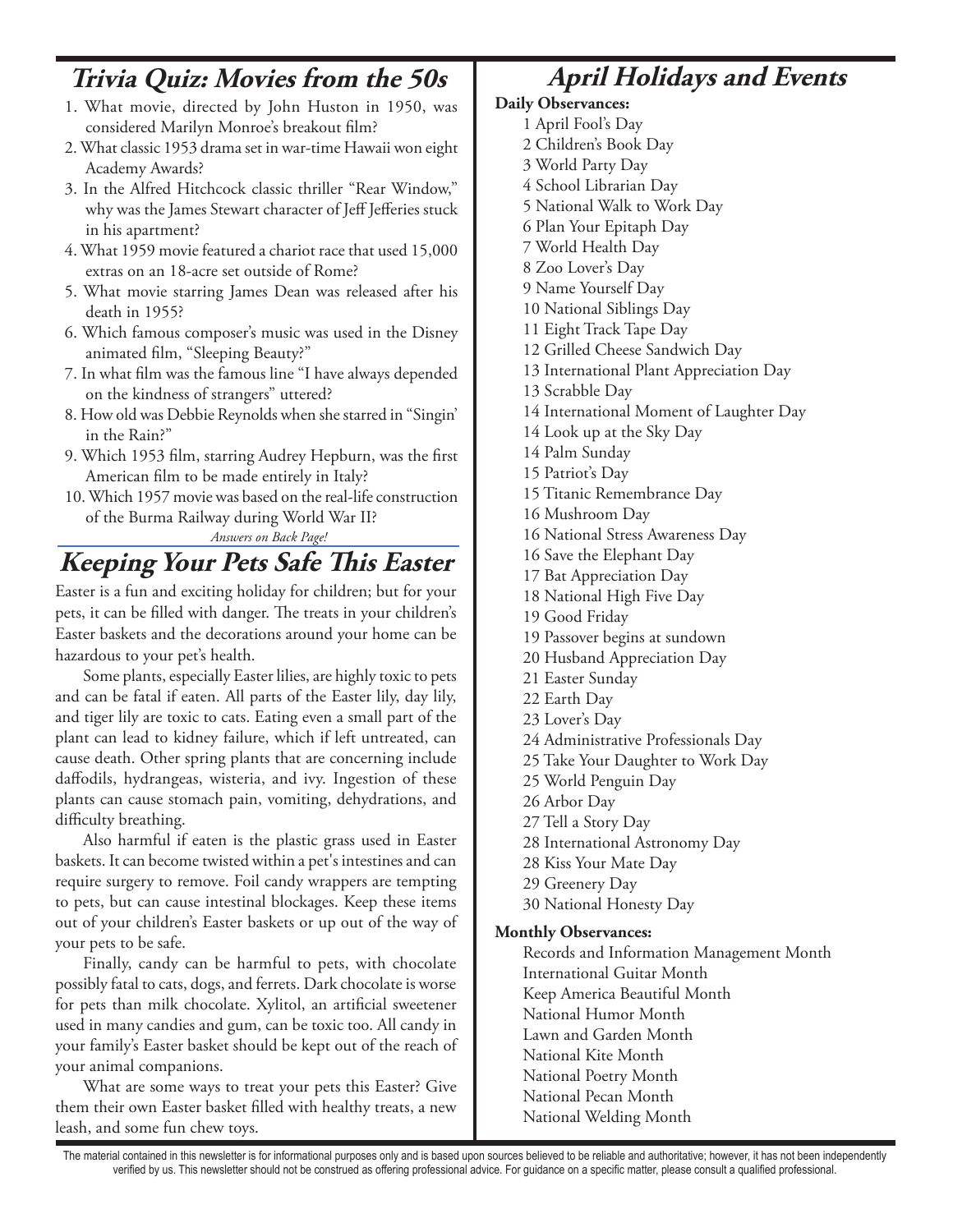# **PacBlog**

### **Understanding the Basics of Disaster Recovery**

PacBlog is the monthly web log of Pacific Records Storage To read this month's installment, please click the title below.

#### [https://pacific-records.com/understanding-the](https://pacific-records.com/understanding-the-basics-of-disaster-recovery)[basics-of-disaster-recovery](https://pacific-records.com/understanding-the-basics-of-disaster-recovery)

You may also access the PacBlog at the URL below. There you will find this month's installment along with archives of previous installments.

**http://pacific-records.com/category/pacnews**

### **Have A Question For Us?**

We love to hear from all our good friends and clients who enjoy reading our monthly newsletter. If you have a question related to off-site document storage, shredding, media vaulting, or document imaging, please feel free to give us a call or send us an email.

**(888) 893-6054 or info@pacific-records.com**

### **Do You Want To Win A \$25 Amazon Gift Card?**



Each month we'll give you a new challenge of some type. All those who reply with a correct answer are eligible to win. At the end of the month we'll draw a lucky name.

Here is this month's challenge: **CLARINET! Last Month's Answer to:**  *What does this say? ECLART* What does this say? HIGH HIGH HIGH HIGH HIGH

#### **Last month's Winner: Mary Pou**

Email your answer to **info@pacific-records.com**

### **Green Living: Oven Cleaning**

Instead of using harsh chemicals to clear your clogged up drains, try a more environmentally friendly solution. Pour 1/4 cup (60 ml) baking soda into the drain. Follow with 1/2 cup (125 ml) vinegar. Close the drain and let sit for several minutes. Then flush with boiling water. If there is still a clog, you can rent a plumber's snake to feed down the drain. But take care—aggressive use of the plumber's snake can damage pipes, so only use as much force as necessary.

### **Easter Dish: Cornbread Egg Bake**

2 cups seasoned cornbread stuffing crumbs 1 can (15.25 ounces) whole kernel corn, drained 1/2 cup chopped green chilies 1/2 cup sour cream 9 large eggs 1/2 cup shredded Cheddar cheese 1/2 cup shredded Monterey Jack cheese

Mix stuffing crumbs, corn, chilies, sour cream, and one egg in a large bowl. Spread evenly in a greased 13 x 9 inch casserole dish. Make eight indentations in the stuffing mixture with the back of a large spoon. Gently break each egg into the indentations. Pierce each yolk with a fork. Bake uncovered in a 400 degree oven for 25 minutes or until the egg whites are set. Sprinkle cheese over the casserole and return to the oven for another three minutes or until the cheese is melted. Serve immediately with a side of salsa.



Bob's vivid imagination insisted his boss was always harping on some mysterious "chain of custardy."

### 3 months FREE secure Destruction service *Get 3 months of free Secure Destruction service when you sign up for a new Secure Destruction account with a one-year agreement. Just mention this coupon! Email info@pacific-records.com for more information.*